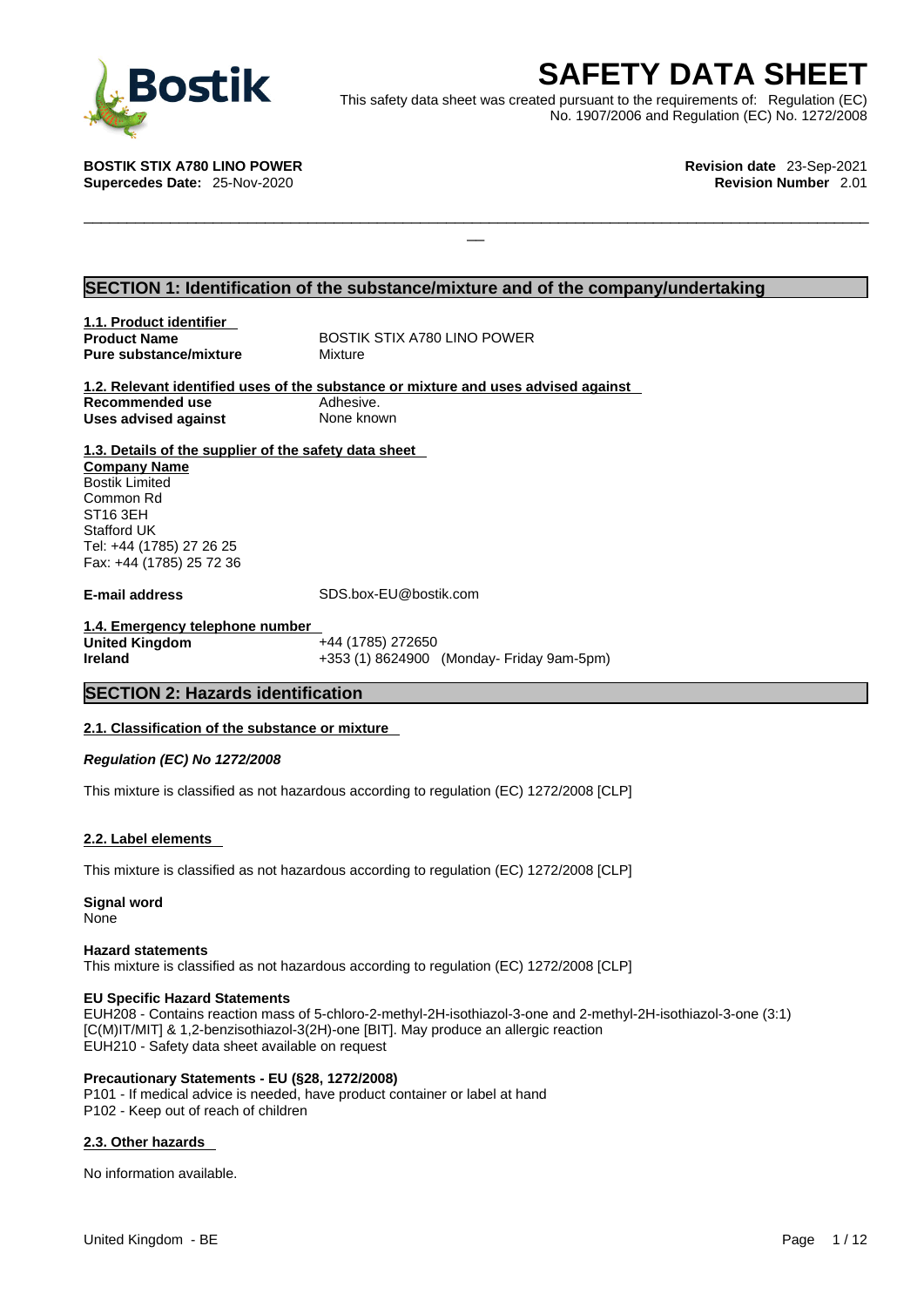\_\_\_\_\_\_\_\_\_\_\_\_\_\_\_\_\_\_\_\_\_\_\_\_\_\_\_\_\_\_\_\_\_\_\_\_\_\_\_\_\_\_\_\_\_\_\_\_\_\_\_\_\_\_\_\_\_\_\_\_\_\_\_\_\_\_\_\_\_\_\_\_\_\_\_\_\_\_\_\_\_\_\_\_\_\_\_\_\_\_\_

### **PBT & vPvB**

This mixture contains no substance considered to be persistent, bioaccumulating or toxic (PBT). This mixture contains no substance considered to be very persistent nor very bioaccumulating (vPvB).

# **SECTION 3: Composition/information on ingredients**

# **3.1 Substances**

Not applicable

# **3.2 Mixtures**

| <b>Chemical name</b>                                                                                                     | <b>EC No</b> | <b>CAS No</b>  | Weight-%      | <b>Classification</b><br>according to<br><b>Regulation (EC)</b><br>No. 1272/2008<br>[CLP]                                                                                                                          | <b>Specific</b><br>concentration limit<br>(SCL)                                                                                                                                   | <b>REACH</b><br>registration<br>number |
|--------------------------------------------------------------------------------------------------------------------------|--------------|----------------|---------------|--------------------------------------------------------------------------------------------------------------------------------------------------------------------------------------------------------------------|-----------------------------------------------------------------------------------------------------------------------------------------------------------------------------------|----------------------------------------|
| Diethanolamine                                                                                                           | 203-868-0    | $111 - 42 - 2$ | $0.1 - 1$     | Acute Tox. 4<br>(H302)<br>Skin Irrit. 2<br>(H315)<br>Eye Dam. 1<br>(H318)<br>STOT RE 2<br>(H373)<br>Repr. 2 (H361fd)<br>Aquatic Chronic<br>3 (H412)                                                                |                                                                                                                                                                                   | 01-2119488930-<br>28-XXXX              |
| Quartz                                                                                                                   | 238-878-4    | 14808-60-7     | $0.1 - 1$     | $\boldsymbol{\wedge}$                                                                                                                                                                                              |                                                                                                                                                                                   | [4]                                    |
| 1,2-benzisothiazol-3(2H)<br>-one [BIT]                                                                                   | 220-120-9    | 2634-33-5      | $0.01 - 0.05$ | Acute Tox. 4<br>(H302)<br>Skin Irrit, 2<br>(H315)<br>Eye Dam. 1<br>(H318)<br>Skin Sens. 1<br>(H317)<br>Aquatic Acute 1<br>(H400)<br>Acute Tox. 2<br>(H330)<br>Aquatic Chronic<br>2(H411)<br>M Factor Acute<br>$=1$ | Skin Sens. 1::<br>$C = 0.05%$                                                                                                                                                     | 01-2120761540-<br>60-XXXX              |
| reaction mass of<br>5-chloro-2-methyl-2H-iso<br>thiazol-3-one and<br>2-methyl-2H-isothiazol-3<br>-one (3:1) [C(M)IT/MIT] | 611-341-5    | 55965-84-9     | < 0.0015      | Acute Tox. 3<br>(H301)<br>Acute Tox. 2<br>(H310)<br>Acute Tox. 2<br>(H330)<br>Skin Corr. 1C<br>(H314)<br>Eye Dam. 1<br>(H318)<br>Skin Sens. 1A<br>(H317)<br>Aquatic Acute 1<br>(H400)<br>Aquatic Chronic           | Eye Dam. $1::$<br>C>=0.6% Irrit. 2 ::<br>$0.06\% < = C < 0.6\%$<br>Skin Corr. 1C:<br>$C = 0.6%$<br>Skin Irrit. $2::$<br>$0.06\% < = C < 0.6\%$<br>Skin Sens. 1::<br>$C = 0.0015%$ | 01-2120764691-<br>48-XXXX              |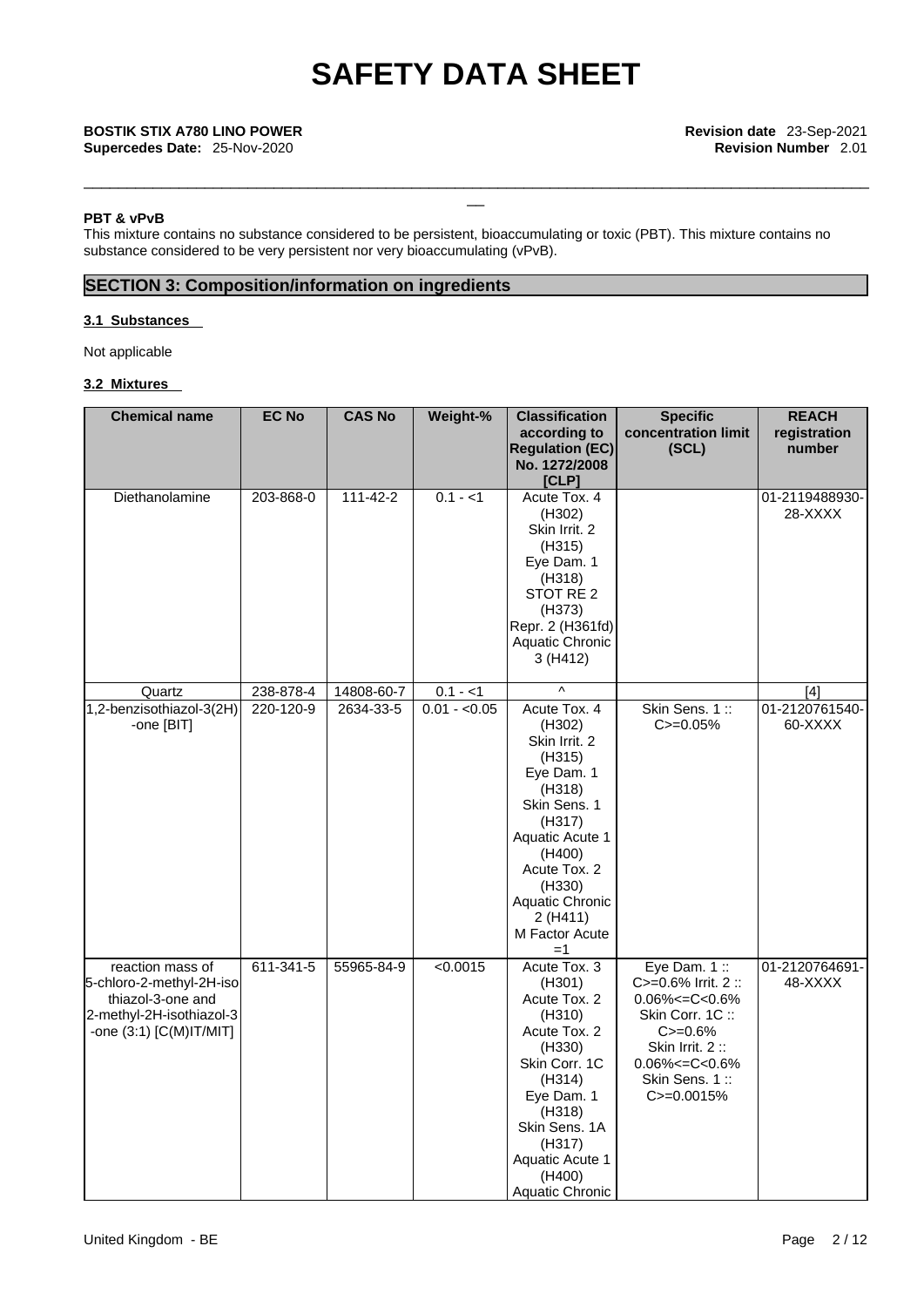|  | 1 (H410)             |  |
|--|----------------------|--|
|  | $M$ Factor Acute $=$ |  |
|  | 100                  |  |
|  | M Factor Chronic     |  |
|  | $= 100$              |  |

\_\_\_\_\_\_\_\_\_\_\_\_\_\_\_\_\_\_\_\_\_\_\_\_\_\_\_\_\_\_\_\_\_\_\_\_\_\_\_\_\_\_\_\_\_\_\_\_\_\_\_\_\_\_\_\_\_\_\_\_\_\_\_\_\_\_\_\_\_\_\_\_\_\_\_\_\_\_\_\_\_\_\_\_\_\_\_\_\_\_\_

NOTE [4] - This substance is exempted from registration according to the provisions of Article 2(7)(a) and Annex IV of REACH NOTE  $[5]$  - This substance is exempted from registration according to the provisions of Article  $2(7)(a)$  and Annex V of REACH

## **Full text of H- and EUH-phrases: see section 16**

**SECTION 4: First aid measures** 

Note: ^ indicates not classified, however, the substance is listed in section 3 as it has an OEL

This product does not contain candidate substances of very high concern at a concentration >=0.1% (Regulation (EC) No. 1907/2006 (REACH), Article 59)

| 4.1. Description of first aid measures                                  |                                                                                                                                                                                                                                                                                  |
|-------------------------------------------------------------------------|----------------------------------------------------------------------------------------------------------------------------------------------------------------------------------------------------------------------------------------------------------------------------------|
| <b>General advice</b>                                                   | If medical advice is needed, have product container or label at hand. Show this safety<br>data sheet to the doctor in attendance.                                                                                                                                                |
| <b>Inhalation</b>                                                       | Remove to fresh air. IF exposed or concerned: Get medical advice/attention.                                                                                                                                                                                                      |
| Eye contact                                                             | Rinse thoroughly with plenty of water for at least 15 minutes, lifting lower and upper<br>eyelids. Consult a doctor.                                                                                                                                                             |
| <b>Skin contact</b>                                                     | This product contains NATURAL RUBBER LATEX. Studies show that natural rubber<br>latex can cause allergic reactions in some individuals. Such allergic reactions are<br>capable of being immediate for HIGHLY SENSITIZED individuals. May cause<br>sensitisation by skin contact. |
| Ingestion                                                               | Clean mouth with water. Do NOT induce vomiting. Drink 1 or 2 glasses of water. Never<br>give anything by mouth to an unconscious person.                                                                                                                                         |
| 4.2. Most important symptoms and effects, both acute and delayed        |                                                                                                                                                                                                                                                                                  |
| <b>Symptoms</b>                                                         | May cause allergic skin reaction.                                                                                                                                                                                                                                                |
|                                                                         | 4.3. Indication of any immediate medical attention and special treatment needed                                                                                                                                                                                                  |
| Note to doctors                                                         | Treat symptomatically.                                                                                                                                                                                                                                                           |
| <b>SECTION 5: Firefighting measures</b>                                 |                                                                                                                                                                                                                                                                                  |
| 5.1. Extinguishing media                                                |                                                                                                                                                                                                                                                                                  |
| <b>Suitable Extinguishing Media</b>                                     | Use extinguishing measures that are appropriate to local circumstances and the<br>surrounding environment.                                                                                                                                                                       |
| Unsuitable extinguishing media                                          | No information available.                                                                                                                                                                                                                                                        |
| 5.2. Special hazards arising from the substance or mixture              |                                                                                                                                                                                                                                                                                  |
| Specific hazards arising from the No information available.<br>chemical |                                                                                                                                                                                                                                                                                  |
|                                                                         | Hazardous combustion products Carbon dioxide (CO2). Nitrogen oxides (NOx).                                                                                                                                                                                                       |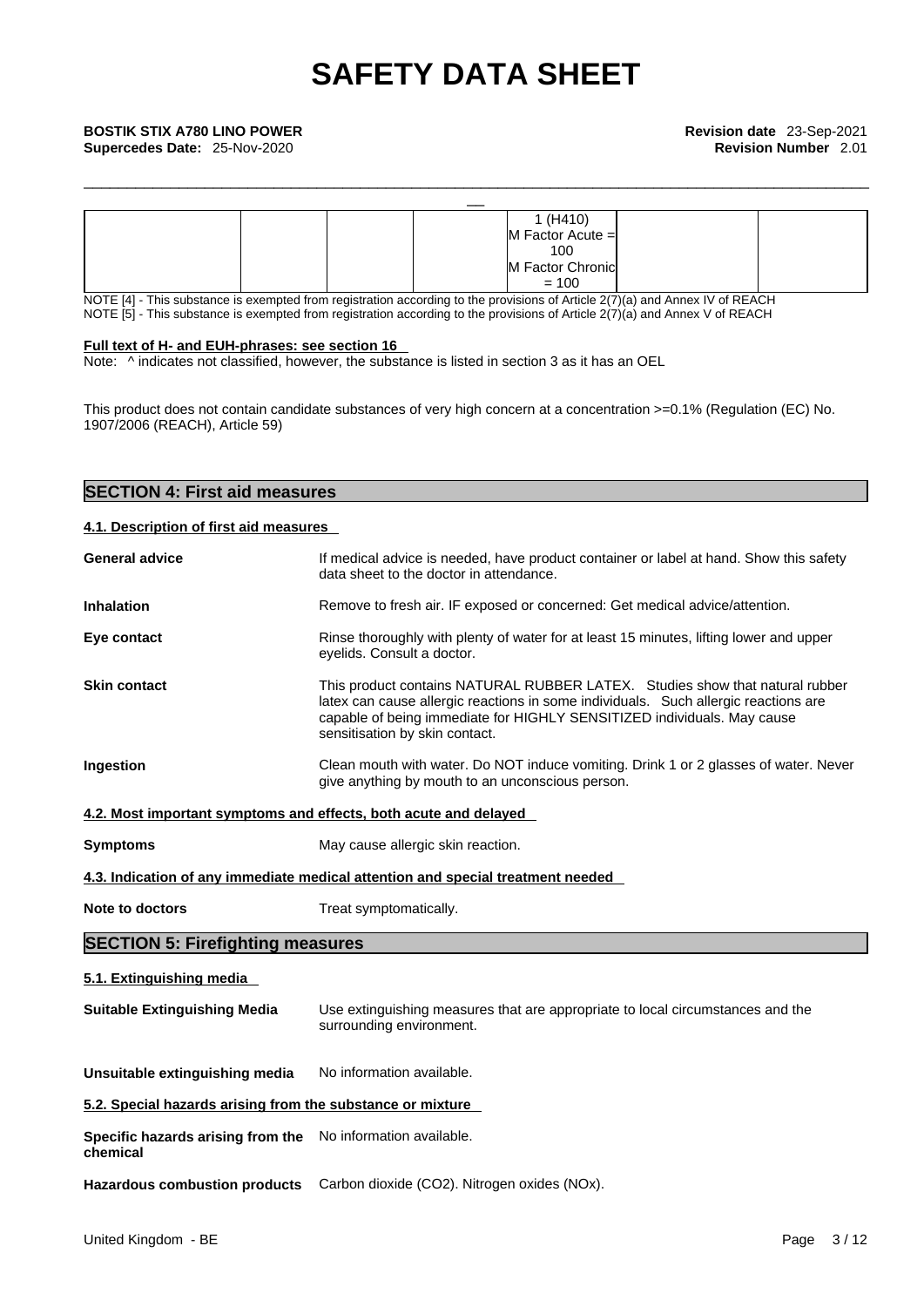# **5.3. Advice for firefighters**

**Special protective equipment and** Firefighters should wear self-contained breathing apparatus and full firefighting turnout **precautions for fire-fighters** gear. Use personal protection equipment.

\_\_\_\_\_\_\_\_\_\_\_\_\_\_\_\_\_\_\_\_\_\_\_\_\_\_\_\_\_\_\_\_\_\_\_\_\_\_\_\_\_\_\_\_\_\_\_\_\_\_\_\_\_\_\_\_\_\_\_\_\_\_\_\_\_\_\_\_\_\_\_\_\_\_\_\_\_\_\_\_\_\_\_\_\_\_\_\_\_\_\_

# **SECTION 6: Accidental release measures**

|                                                                   | 6.1. Personal precautions, protective equipment and emergency procedures                              |  |  |
|-------------------------------------------------------------------|-------------------------------------------------------------------------------------------------------|--|--|
| <b>Personal precautions</b>                                       | Ensure adequate ventilation.                                                                          |  |  |
| For emergency responders                                          | Use personal protection recommended in Section 8.                                                     |  |  |
| 6.2. Environmental precautions                                    |                                                                                                       |  |  |
| <b>Environmental precautions</b>                                  | See Section 12 for additional Ecological Information.                                                 |  |  |
| 6.3. Methods and material for containment and cleaning up         |                                                                                                       |  |  |
| <b>Methods for containment</b>                                    | Prevent further leakage or spillage if safe to do so.                                                 |  |  |
| Methods for cleaning up                                           | Take up mechanically, placing in appropriate containers for disposal.                                 |  |  |
| <b>Prevention of secondary hazards</b>                            | Clean contaminated objects and areas thoroughly observing environmental regulations.                  |  |  |
| 6.4. Reference to other sections                                  |                                                                                                       |  |  |
| <b>Reference to other sections</b>                                | See section 8 for more information. See section 13 for more information.                              |  |  |
| <b>SECTION 7: Handling and storage</b>                            |                                                                                                       |  |  |
| 7.1. Precautions for safe handling                                |                                                                                                       |  |  |
| Advice on safe handling                                           | Ensure adequate ventilation.                                                                          |  |  |
| <b>General hygiene considerations</b>                             | Handle in accordance with good industrial hygiene and safety practice.                                |  |  |
| 7.2. Conditions for safe storage, including any incompatibilities |                                                                                                       |  |  |
| <b>Storage Conditions</b>                                         | Keep from freezing.                                                                                   |  |  |
| <b>Recommended storage</b><br>temperature                         | Do not freeze. Keep at temperatures between 5 and 35 °C. Keep at temperatures<br>between 2 and 10 °C. |  |  |
| 7.3. Specific end use(s)                                          |                                                                                                       |  |  |
| Specific use(s)<br>Adhesive.                                      |                                                                                                       |  |  |
|                                                                   | Risk Management Methods (RMM) The information required is contained in this Safety Data Sheet.        |  |  |
| <b>Other information</b>                                          | Observe technical data sheet.                                                                         |  |  |
| <b>SECTION 8: Exposure controls/personal protection</b>           |                                                                                                       |  |  |

## **8.1. Control parameters**

# **Exposure Limits**

| <b>Chemical name</b> | <b>European Union</b> | <b>United Kinadom</b>     |
|----------------------|-----------------------|---------------------------|
| ∟imestone            |                       | TWA: $10 \text{ mg/m}^3$  |
| 1317-65-3            |                       | TWA:<br>ma/m <sup>3</sup> |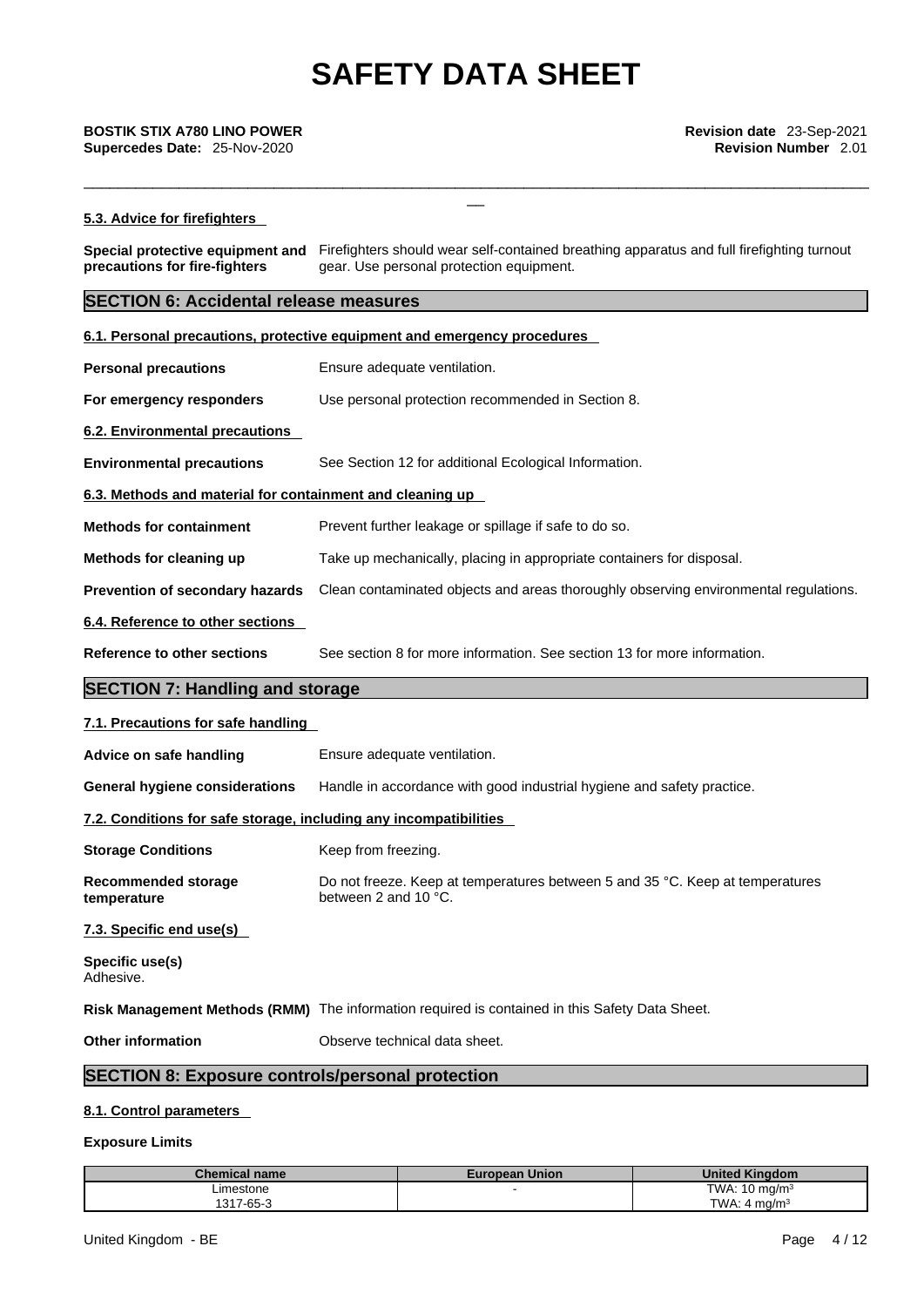| <b>BOSTIK STIX A780 LINO POWER</b><br>Supercedes Date: 25-Nov-2020 | Revision date 23-Sep-2021<br><b>Revision Number 2.01</b> |
|--------------------------------------------------------------------|----------------------------------------------------------|
|                                                                    |                                                          |
|                                                                    | STEL: $30 \text{ mg/m}^3$                                |
|                                                                    | STEL: $12 \text{ mg/m}^3$                                |
| Rubber, natural                                                    | TWA: $0.6$ mg/m <sup>3</sup>                             |
| 9006-04-6                                                          | STEL: $1.8 \text{ mg/m}^3$                               |

\_\_\_\_\_\_\_\_\_\_\_\_\_\_\_\_\_\_\_\_\_\_\_\_\_\_\_\_\_\_\_\_\_\_\_\_\_\_\_\_\_\_\_\_\_\_\_\_\_\_\_\_\_\_\_\_\_\_\_\_\_\_\_\_\_\_\_\_\_\_\_\_\_\_\_\_\_\_\_\_\_\_\_\_\_\_\_\_\_\_\_

# **Derived No Effect Level (DNEL)** No information available

| <b>Derived No Effect Level (DNEL)</b>          |                |                                   |               |  |  |
|------------------------------------------------|----------------|-----------------------------------|---------------|--|--|
| Quartz (14808-60-7)                            |                |                                   |               |  |  |
| 1,2-benzisothiazol-3(2H)-one [BIT] (2634-33-5) |                |                                   |               |  |  |
| Type                                           | Exposure route | Derived No Effect Level<br>(DNEL) | Safety factor |  |  |
| worker<br>Long term<br>Systemic health effects | Inhalation     | $6.81 \text{ mg/m}^3$             |               |  |  |
| worker<br>Long term<br>Systemic health effects | Dermal         | $0.966$ mg/kg bw/d                |               |  |  |

| <b>Derived No Effect Level (DNEL)</b>            |                |                                   |               |  |  |
|--------------------------------------------------|----------------|-----------------------------------|---------------|--|--|
| 1,2-benzisothiazol-3(2H)-one [BIT] (2634-33-5)   |                |                                   |               |  |  |
| <b>Type</b>                                      | Exposure route | Derived No Effect Level<br>(DNEL) | Safety factor |  |  |
| Consumer<br>Long term<br>Systemic health effects | Inhalation     | $1.2 \text{ mg/m}^3$              |               |  |  |
| Consumer<br>Long term<br>Systemic health effects | Dermal         | $0.345$ mg/kg bw/d                |               |  |  |

## **Predicted No Effect Concentration** No information available. **(PNEC)**

| <b>Predicted No Effect Concentration (PNEC)</b> |                                          |
|-------------------------------------------------|------------------------------------------|
| 1,2-benzisothiazol-3(2H)-one [BIT] (2634-33-5)  |                                          |
| Environmental compartment                       | Predicted No Effect Concentration (PNEC) |
| Freshwater                                      | $4.03 \mu q$                             |
| Marine water                                    | $0.403 \mu g/l$                          |
| Sewage treatment plant                          | $1.03$ mg/                               |
| Freshwater sediment                             | 49.9 µg/l                                |
| Marine sediment                                 | $4.99 \mu q$                             |
| Soil                                            | 3 mg/kg dry weight                       |

# **8.2. Exposure controls**

**Engineering controls** Ensure adequate ventilation, especially in confined areas.

# **Personal protective equipment**

| <b>Eye/face protection</b>    | Wear safety glasses with side shields (or goggles). Avoid contact with eyes.               |
|-------------------------------|--------------------------------------------------------------------------------------------|
| <b>Hand protection</b>        | Wear protective nitrile rubber gloves. Glove thickness > 0.4 mm. The breakthrough time     |
|                               | for the mentioned glove material is in general greater than 480 min. Gloves must           |
|                               | conform to standard EN 374                                                                 |
| Skin and body protection      | Wear protective gloves and protective clothing. Avoid contact with skin, eyes or clothing. |
|                               | This product contains NATURAL RUBBER LATEX. Studies show that natural rubber               |
|                               | latex can cause allergic reactions in some individuals. Such allergic reactions are        |
|                               | capable of being immediate for HIGHLY SENSITIZED individuals. May cause                    |
|                               | sensitisation by skin contact.                                                             |
| <b>Respiratory protection</b> | During spraying wear suitable respiratory equipment. This product contains NATURAL         |
|                               |                                                                                            |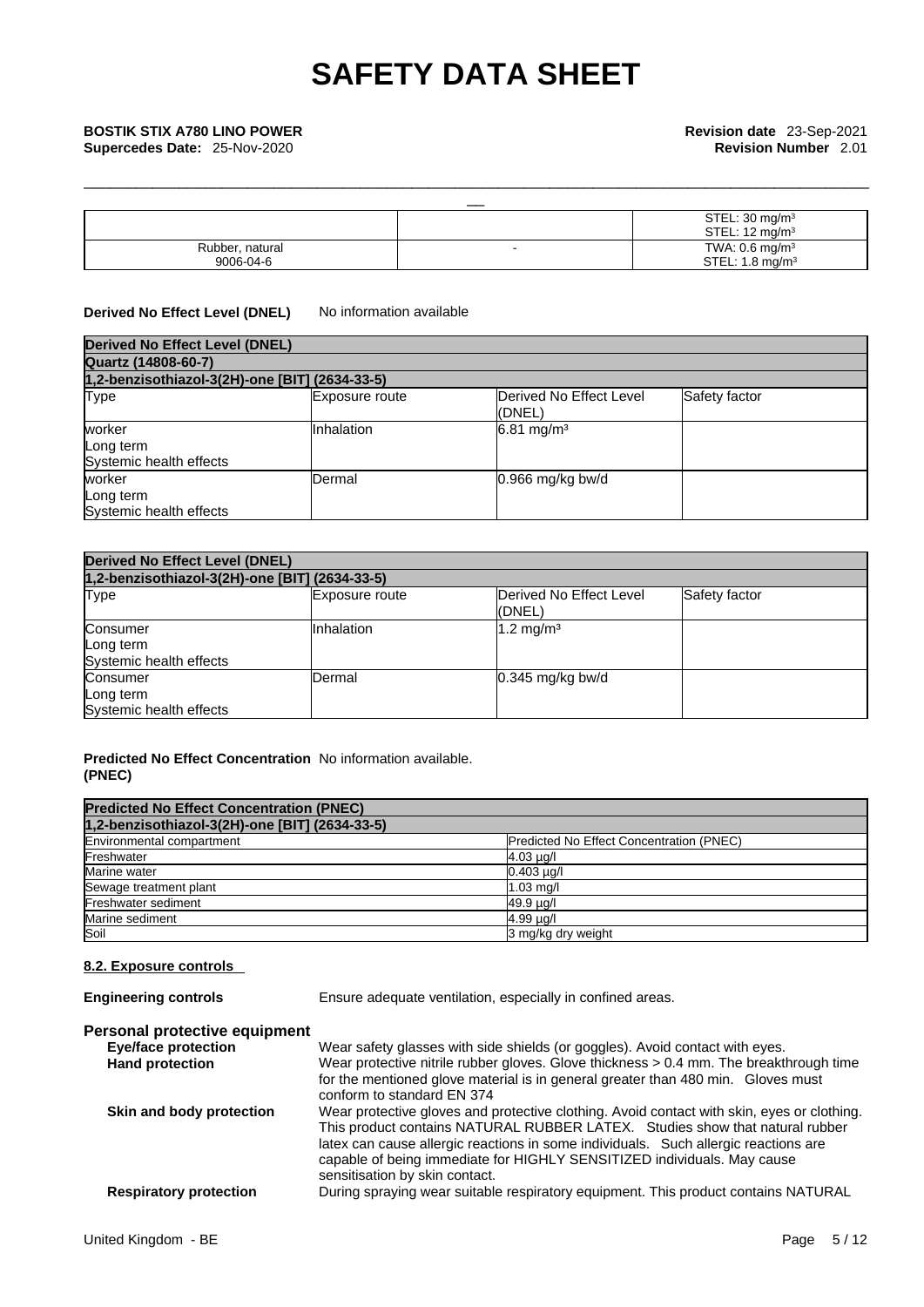\_\_ **BOSTIK STIX A780 LINO POWER Revision date** 23-Sep-2021 **Supercedes Date:** 25-Nov-2020 **Revision Number** 2.01

| RUBBER LATEX. Studies show that natural rubber latex can cause allergic reactions<br>in some individuals. Such allergic reactions are capable of being immediate for HIGHLY<br>SENSITIZED individuals. Sensitive persons should be cautious when using this product<br>and may choose to wear additional respiratory protection. |  |
|----------------------------------------------------------------------------------------------------------------------------------------------------------------------------------------------------------------------------------------------------------------------------------------------------------------------------------|--|
| Local authorities should be advised if significant spillages cannot be contained. Do not<br><b>Environmental exposure controls</b><br>allow into any sewer, on the ground or into any body of water. Prevent product from<br>entering drains.                                                                                    |  |

\_\_\_\_\_\_\_\_\_\_\_\_\_\_\_\_\_\_\_\_\_\_\_\_\_\_\_\_\_\_\_\_\_\_\_\_\_\_\_\_\_\_\_\_\_\_\_\_\_\_\_\_\_\_\_\_\_\_\_\_\_\_\_\_\_\_\_\_\_\_\_\_\_\_\_\_\_\_\_\_\_\_\_\_\_\_\_\_\_\_\_

# **SECTION 9: Physical and chemical properties**

# **9.1. Information on basic physical and chemical properties**

| <b>Physical state</b>                             | Liquid                         |                                 |
|---------------------------------------------------|--------------------------------|---------------------------------|
| <b>Appearance</b>                                 | Cream                          |                                 |
| <b>Colour</b>                                     | Cream                          |                                 |
| <b>Odour</b>                                      | No information available       |                                 |
| <b>Odour threshold</b>                            | No information available       |                                 |
|                                                   |                                |                                 |
| Property                                          | <b>Values</b>                  | Remarks • Method                |
| pН                                                | $8.1 - 8.8$                    |                                 |
| pH (as aqueous solution)                          | No data available              |                                 |
| Melting point / freezing point                    | No data available              |                                 |
| Initial boiling point and boiling                 | No data available              |                                 |
| range                                             |                                |                                 |
| <b>Flash point</b>                                | > 100 °C                       |                                 |
| <b>Evaporation rate</b>                           | No data available              |                                 |
| Flammability                                      | Not applicable for liquids.    |                                 |
| <b>Flammability Limit in Air</b>                  |                                |                                 |
| Upper flammability or explosive No data available |                                |                                 |
| <b>limits</b>                                     |                                |                                 |
| Lower flammability or explosive No data available |                                |                                 |
| limits                                            |                                |                                 |
| Vapour pressure                                   | No data available              |                                 |
| <b>Relative vapour density</b>                    | No data available              |                                 |
| <b>Relative density</b>                           | No data available              |                                 |
| <b>Water solubility</b>                           | Miscible in water              |                                 |
| Solubility(ies)                                   | No data available              |                                 |
| <b>Partition coefficient</b>                      | No data available              |                                 |
| <b>Autoignition temperature</b>                   | No data available              |                                 |
| <b>Decomposition temperature</b>                  | No data available              |                                 |
| <b>Kinematic viscosity</b>                        | No data available              |                                 |
| <b>Dynamic viscosity</b>                          | 32000 - 42000 mPas             | Spindle A6 $@$ 20 rpm $@$ 23 °C |
|                                                   |                                |                                 |
| <b>Explosive properties</b>                       | No data available              |                                 |
| <b>Oxidising properties</b>                       | No data available              |                                 |
|                                                   |                                |                                 |
|                                                   |                                |                                 |
| 9.2. Other information                            |                                |                                 |
| Solid content (%)                                 | 75.25                          |                                 |
| <b>VOC Content (%)</b>                            |                                |                                 |
| <b>Liquid Density</b>                             | 1.24<br>1.34 $q/cm3$<br>$\sim$ |                                 |

# **SECTION 10: Stability and reactivity**

# **10.1. Reactivity**

**Reactivity No information available.** 

**10.2. Chemical stability**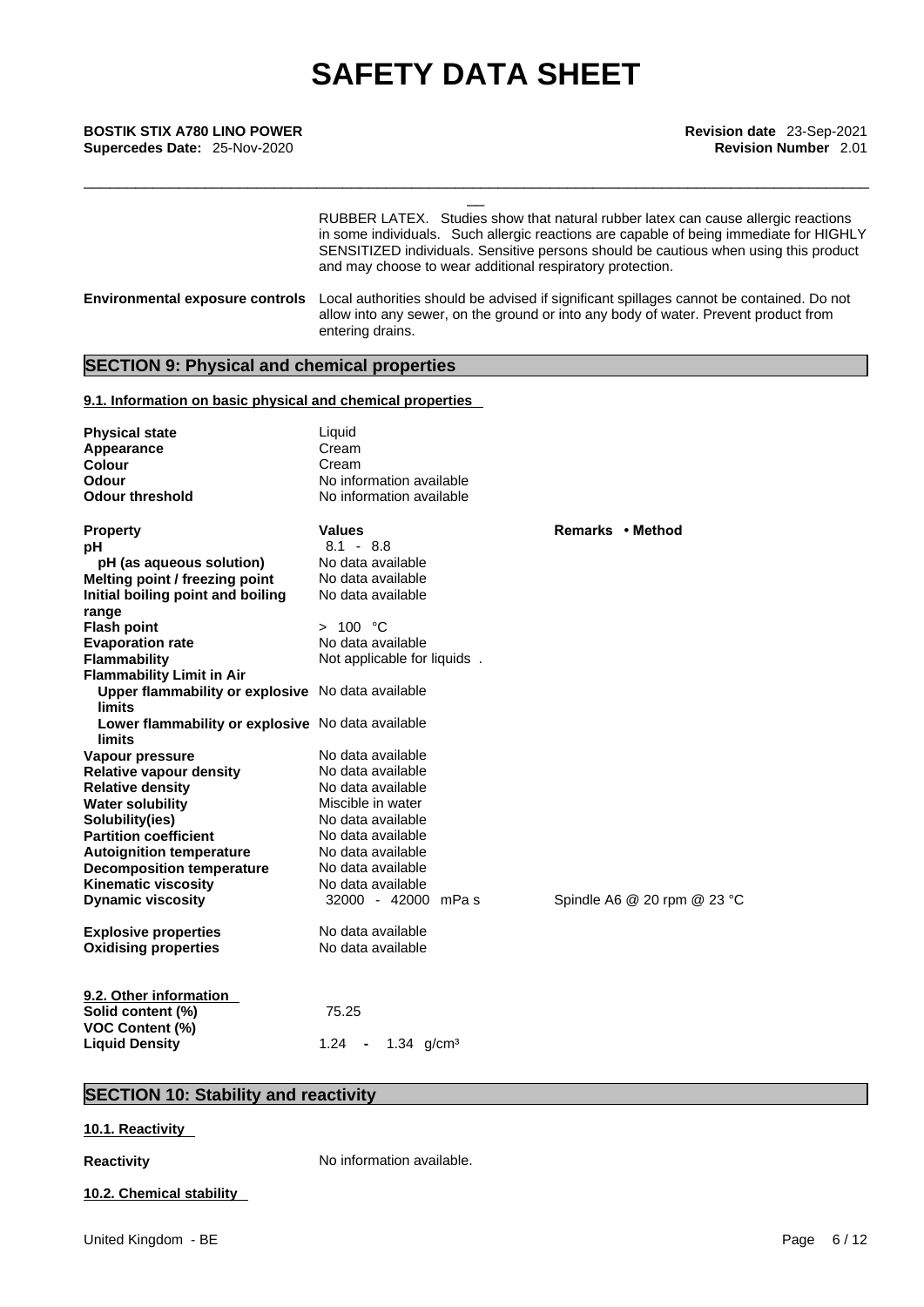\_\_\_\_\_\_\_\_\_\_\_\_\_\_\_\_\_\_\_\_\_\_\_\_\_\_\_\_\_\_\_\_\_\_\_\_\_\_\_\_\_\_\_\_\_\_\_\_\_\_\_\_\_\_\_\_\_\_\_\_\_\_\_\_\_\_\_\_\_\_\_\_\_\_\_\_\_\_\_\_\_\_\_\_\_\_\_\_\_\_\_

| <b>BOSTIK STIX A780 LINO POWER</b><br>Supercedes Date: 25-Nov-2020 | Revision date 23-Sep-2021<br><b>Revision Number 2.01</b>                     |  |  |  |
|--------------------------------------------------------------------|------------------------------------------------------------------------------|--|--|--|
| <b>Stability</b>                                                   | Stable under normal conditions.                                              |  |  |  |
| <b>Explosion data</b>                                              |                                                                              |  |  |  |
| Sensitivity to mechanical<br>impact                                | None.                                                                        |  |  |  |
| Sensitivity to static discharge                                    | None.                                                                        |  |  |  |
| 10.3. Possibility of hazardous reactions                           |                                                                              |  |  |  |
| Possibility of hazardous reactions None under normal processing.   |                                                                              |  |  |  |
| 10.4. Conditions to avoid                                          |                                                                              |  |  |  |
| <b>Conditions to avoid</b>                                         | Do not freeze.                                                               |  |  |  |
| 10.5. Incompatible materials                                       |                                                                              |  |  |  |
| Incompatible materials                                             | None known based on information supplied.                                    |  |  |  |
| 10.6. Hazardous decomposition products                             |                                                                              |  |  |  |
| <b>Hazardous decomposition</b><br>products                         | Carbon monoxide. Carbon dioxide (CO2). Hydrocarbons.                         |  |  |  |
| <b>SECTION 11: Toxicological information</b>                       |                                                                              |  |  |  |
| 11.1. Information on toxicological effects                         |                                                                              |  |  |  |
| Information on likely routes of exposure                           |                                                                              |  |  |  |
| <b>Product Information</b>                                         |                                                                              |  |  |  |
| <b>Inhalation</b>                                                  | Based on available data, the classification criteria are not met.            |  |  |  |
| Eye contact                                                        | Based on available data, the classification criteria are not met.            |  |  |  |
| <b>Skin contact</b>                                                | Based on available data, the classification criteria are not met.            |  |  |  |
| Ingestion                                                          | Based on available data, the classification criteria are not met.            |  |  |  |
|                                                                    | Symptoms related to the physical, chemical and toxicological characteristics |  |  |  |
| <b>Symptoms</b>                                                    | No information available.                                                    |  |  |  |
| <b>Numerical measures of toxicity</b>                              |                                                                              |  |  |  |
|                                                                    |                                                                              |  |  |  |

**Acute toxicity The following values are calculated based on chapter 3.1 of the GHS document ATEmix (dermal)**16,537.20 mg/kg

# **Component Information**

| Chemical name              | Oral LD50                                | Dermal LD50                             | Inhalation LC50 |
|----------------------------|------------------------------------------|-----------------------------------------|-----------------|
| Diethanolamine<br>111-42-2 | $LD50 = 1600$ mg/kg (Rattus)<br>OECD 401 | = 8380 mg/kg (Oryctolagus<br>cuniculus) |                 |
| Quartz<br>14808-60-7       | >2000 mg/kg (Rattus)                     |                                         |                 |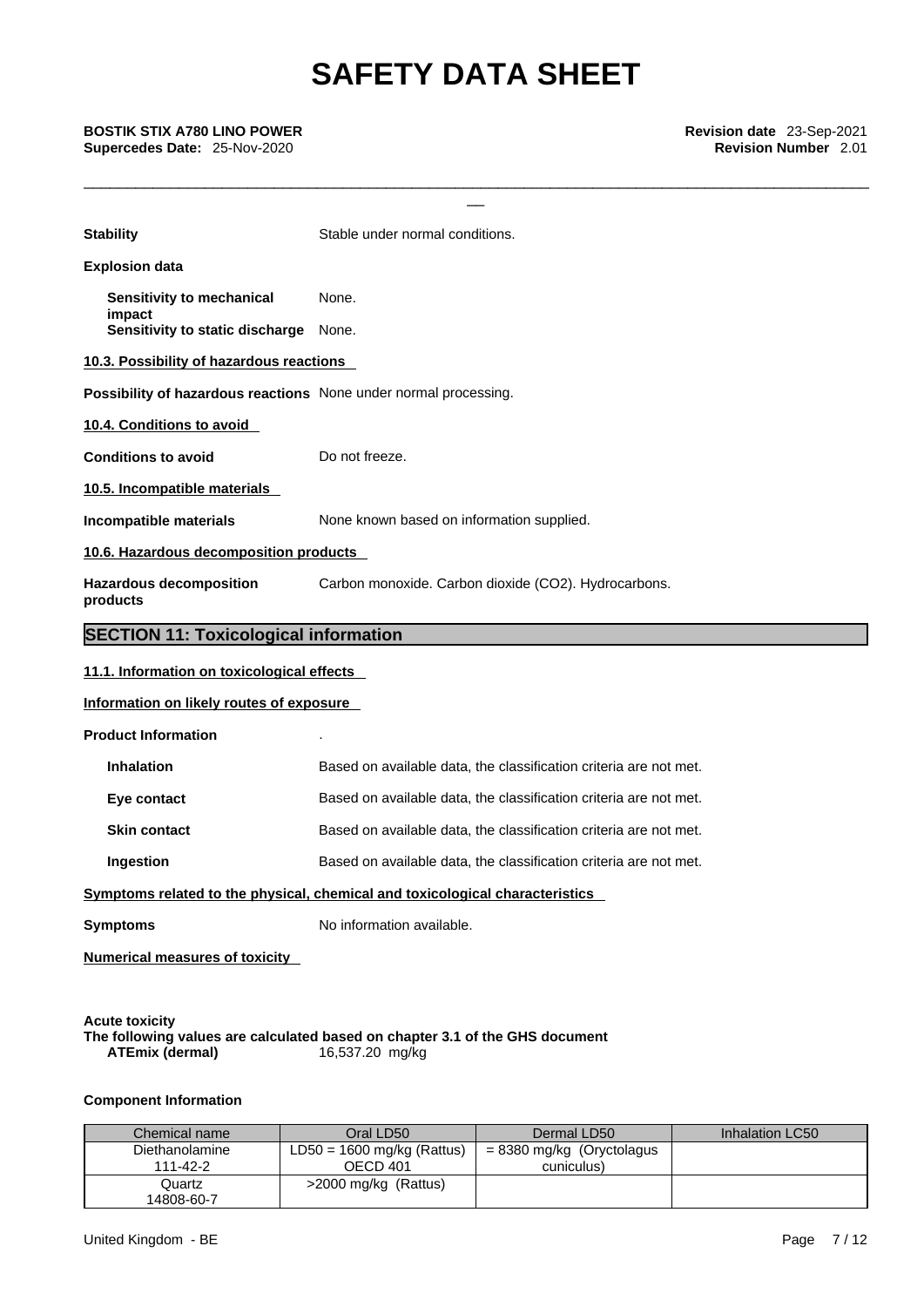| <b>BOSTIK STIX A780 LINO POWER</b><br><b>Supercedes Date: 25-Nov-2020</b> |                       |                              | Revision date 23-Sep-2021<br><b>Revision Number 2.01</b> |
|---------------------------------------------------------------------------|-----------------------|------------------------------|----------------------------------------------------------|
|                                                                           |                       |                              |                                                          |
| 1,2-benzisothiazol-3(2H)-one                                              | $=670$ mg/kg (Rattus) | $LD50 > 2000$ mg/kg (Rattus) |                                                          |
| [BIT]                                                                     |                       |                              |                                                          |
| 2634-33-5                                                                 |                       |                              |                                                          |
| reaction mass of                                                          | $=$ 53 mg/kg (Rattus) | $LD50 = 87.12$ mg/kg         |                                                          |
| 5-chloro-2-methyl-2H-isothiazo                                            |                       | (Oryctolagus cuniculus)      |                                                          |
| I-3-one and                                                               |                       |                              |                                                          |
| 2-methyl-2H-isothiazol-3-one                                              |                       |                              |                                                          |
| $(3:1)$ [C(M)IT/MIT]                                                      |                       |                              |                                                          |
| 55965-84-9                                                                |                       |                              |                                                          |

\_\_\_\_\_\_\_\_\_\_\_\_\_\_\_\_\_\_\_\_\_\_\_\_\_\_\_\_\_\_\_\_\_\_\_\_\_\_\_\_\_\_\_\_\_\_\_\_\_\_\_\_\_\_\_\_\_\_\_\_\_\_\_\_\_\_\_\_\_\_\_\_\_\_\_\_\_\_\_\_\_\_\_\_\_\_\_\_\_\_\_

|                                         | Delayed and immediate effects as well as chronic effects from short and long-term exposure          |  |  |  |
|-----------------------------------------|-----------------------------------------------------------------------------------------------------|--|--|--|
| <b>Skin corrosion/irritation</b>        | Based on available data, the classification criteria are not met.                                   |  |  |  |
|                                         | Serious eye damage/eye irritation Based on available data, the classification criteria are not met. |  |  |  |
| Respiratory or skin sensitisation       | Based on available data, the classification criteria are not met.                                   |  |  |  |
| <b>Germ cell mutagenicity</b>           | Based on available data, the classification criteria are not met.                                   |  |  |  |
| Carcinogenicity                         | Based on available data, the classification criteria are not met.                                   |  |  |  |
| <b>Reproductive toxicity</b>            | Based on available data, the classification criteria are not met.                                   |  |  |  |
| <b>STOT - single exposure</b>           | Based on available data, the classification criteria are not met.                                   |  |  |  |
| <b>STOT - repeated exposure</b>         | Based on available data, the classification criteria are not met.                                   |  |  |  |
| <b>Aspiration hazard</b>                | Based on available data, the classification criteria are not met.                                   |  |  |  |
| 11.2. Information on other hazards      |                                                                                                     |  |  |  |
| 11.2.1. Endocrine disrupting properties |                                                                                                     |  |  |  |
| <b>Endocrine disrupting properties</b>  | No information available.                                                                           |  |  |  |
| 11.2.2. Other information               |                                                                                                     |  |  |  |
| Other adverse effects                   | No information available.                                                                           |  |  |  |

**SECTION 12: Ecological information** 

# **12.1. Toxicity**

# **Ecotoxicity**

| Chemical name  | Algae/aguatic     | Fish           | Γoxicitν to        | Crustacea        | M-Factor | M-Factor    |
|----------------|-------------------|----------------|--------------------|------------------|----------|-------------|
|                | plants            |                | I microorganisms I |                  |          | (Iona-term) |
| Diethanolamine | $(72) >=$<br>EC50 | $LC50 (96h) =$ |                    | EC50<br>$48 h =$ |          |             |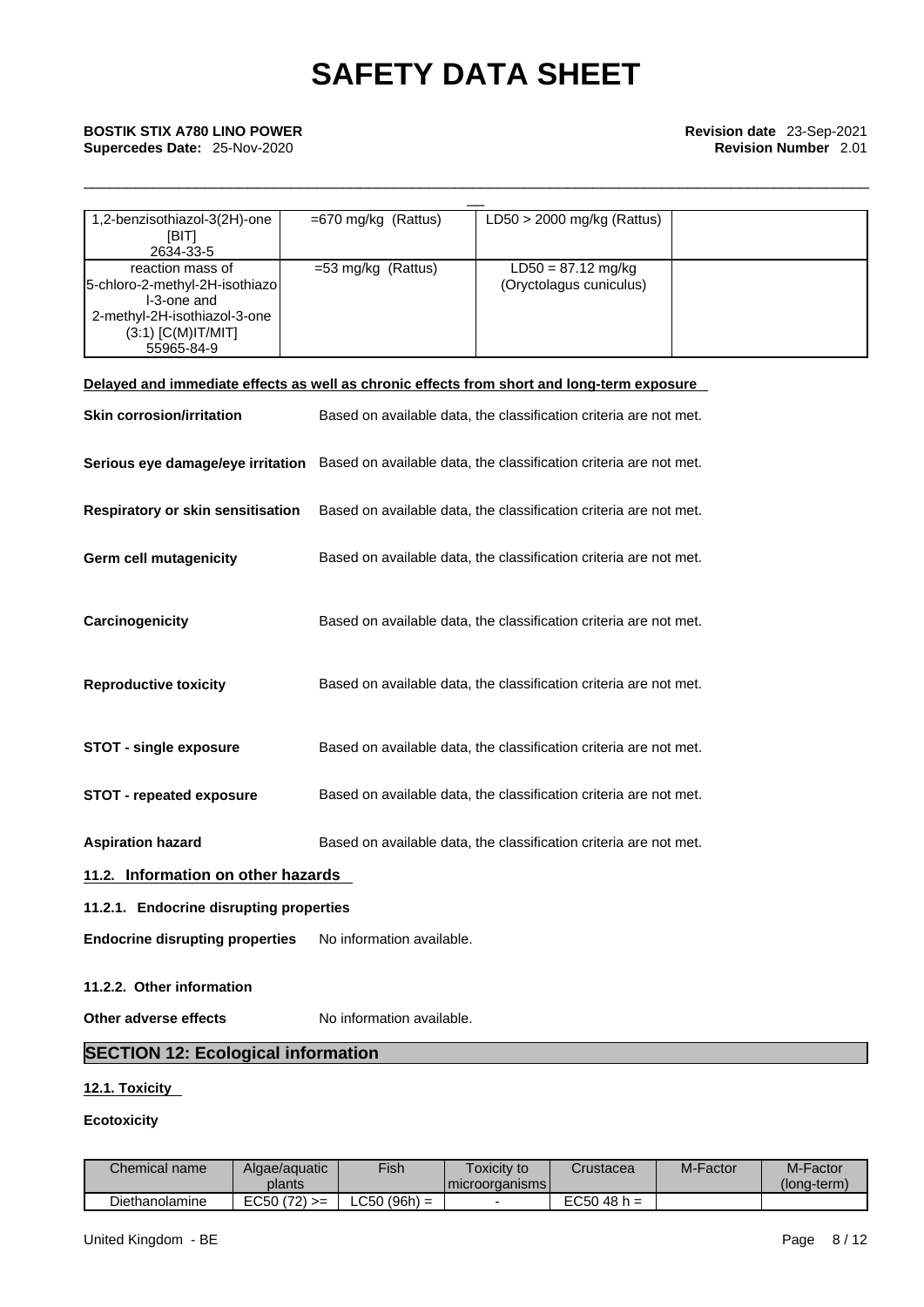\_\_\_\_\_\_\_\_\_\_\_\_\_\_\_\_\_\_\_\_\_\_\_\_\_\_\_\_\_\_\_\_\_\_\_\_\_\_\_\_\_\_\_\_\_\_\_\_\_\_\_\_\_\_\_\_\_\_\_\_\_\_\_\_\_\_\_\_\_\_\_\_\_\_\_\_\_\_\_\_\_\_\_\_\_\_\_\_\_\_\_

# **Supercedes Date:** 25-Nov-2020 **Revision Number** 2.01

| <b>BOSTIK STIX A780 LINO POWER</b><br>Supercedes Date: 25-Nov-2020                                                                                 |                                                                                        |                                                                                    | Revision date 23-Sep-2021<br><b>Revision Number 2.01</b>    |     |     |
|----------------------------------------------------------------------------------------------------------------------------------------------------|----------------------------------------------------------------------------------------|------------------------------------------------------------------------------------|-------------------------------------------------------------|-----|-----|
| $111 - 42 - 2$                                                                                                                                     | $2.7 - 19$ mg/l<br>(Pseudokirchner<br>iella<br>subcapitata)                            | 460 mg/l<br>(Oncorhynchus<br>mykiss)                                               | 30.1 mg/L<br>(Daphnia magnal                                |     |     |
| 1,2-benzisothiazol-3(2<br>H)-one [BIT]<br>2634-33-5                                                                                                | EC50 3Hr<br>13 <sub>mg</sub> /l<br>(activated<br>sludge) (OECD<br>209)                 | LC50 (96hr)<br>$2.15 \text{ mg/l}$<br>Cyprinodon<br>variegatus EPA<br>540/9-85-006 | EC50(48hr) 2.94<br>mg/l (Daphnia<br>Magna) OECD<br>202      |     |     |
| reaction mass of<br>5-chloro-2-methyl-2H-isl<br>othiazol-3-one and<br>2-methyl-2H-isothiazol-<br>$3$ -one $(3:1)$<br>$[C(M)$ IT/MIT]<br>55965-84-9 | EC50 (72h)<br>$=0.048$ mg/L<br>l(Pseudokirchner<br>iella<br>subcapitata)<br>(OECD 201) | $EC50 (96h) =$<br>$0.22$ mg/L<br>(Oncorhynchus<br>mykiss) (OECD<br>211)            | $EC50 (48h) = 0.1$<br>mg/L (Daphnia<br>magna) (OECD<br>202) | 100 | 100 |

# **12.2. Persistence and degradability**

# **Persistence and degradability** No information available.

| <b>Component Information</b>                                                                               |                      |                |                           |  |
|------------------------------------------------------------------------------------------------------------|----------------------|----------------|---------------------------|--|
| reaction mass of 5-chloro-2-methyl-2H-isothiazol-3-one and 2-methyl-2H-isothiazol-3-one (3:1) [C(M)IT/MIT] |                      |                |                           |  |
| $(55965 - 84 - 9)$                                                                                         |                      |                |                           |  |
| <b>Method</b>                                                                                              | <b>Exposure time</b> | <b>Value</b>   | <b>Results</b>            |  |
| OECD Test No. 301B: Ready<br>Biodegradability: CO2 Evolution<br>Test (TG 301 B)                            | 28 davs              | biodegradation | Not readily biodegradable |  |

# **12.3. Bioaccumulative potential**

**Bioaccumulation** There is no data for this product.

# **Component Information**

| Chemical name                               | <b>Partition coefficient</b> | Bioconcentration factor (BCF) |
|---------------------------------------------|------------------------------|-------------------------------|
| <b>Diethanolamine</b>                       | $-2.18$                      | 9.2                           |
| 111-42-2                                    |                              |                               |
| Quartz                                      |                              |                               |
| 14808-60-7                                  |                              |                               |
| 1,2-benzisothiazol-3(2H)-one [BIT]          | 0.7                          | 6.95                          |
| 2634-33-5                                   |                              |                               |
| reaction mass of                            | $\overline{\phantom{a}}$     | 3.16                          |
| [5-chloro-2-methyl-2H-isothiazol-3-one and] |                              |                               |
| 2-methyl-2H-isothiazol-3-one (3:1)          |                              |                               |
| $[C(M)$ IT/MIT]                             |                              |                               |
| 55965-84-9                                  |                              |                               |

# **12.4. Mobility in soil**

**Mobility in soil** No information available.

# **12.5. Results of PBT and vPvB assessment**

**PBT and vPvB assessment** The product does not contain any substance(s) classified as PBT or vPvB.

| Chemical name                      | PBT and vPvB assessment         |
|------------------------------------|---------------------------------|
| Diethanolamine<br>111-42-2         | The substance is not PBT / vPvB |
| 1,2-benzisothiazol-3(2H)-one [BIT] | The substance is not PBT / vPvB |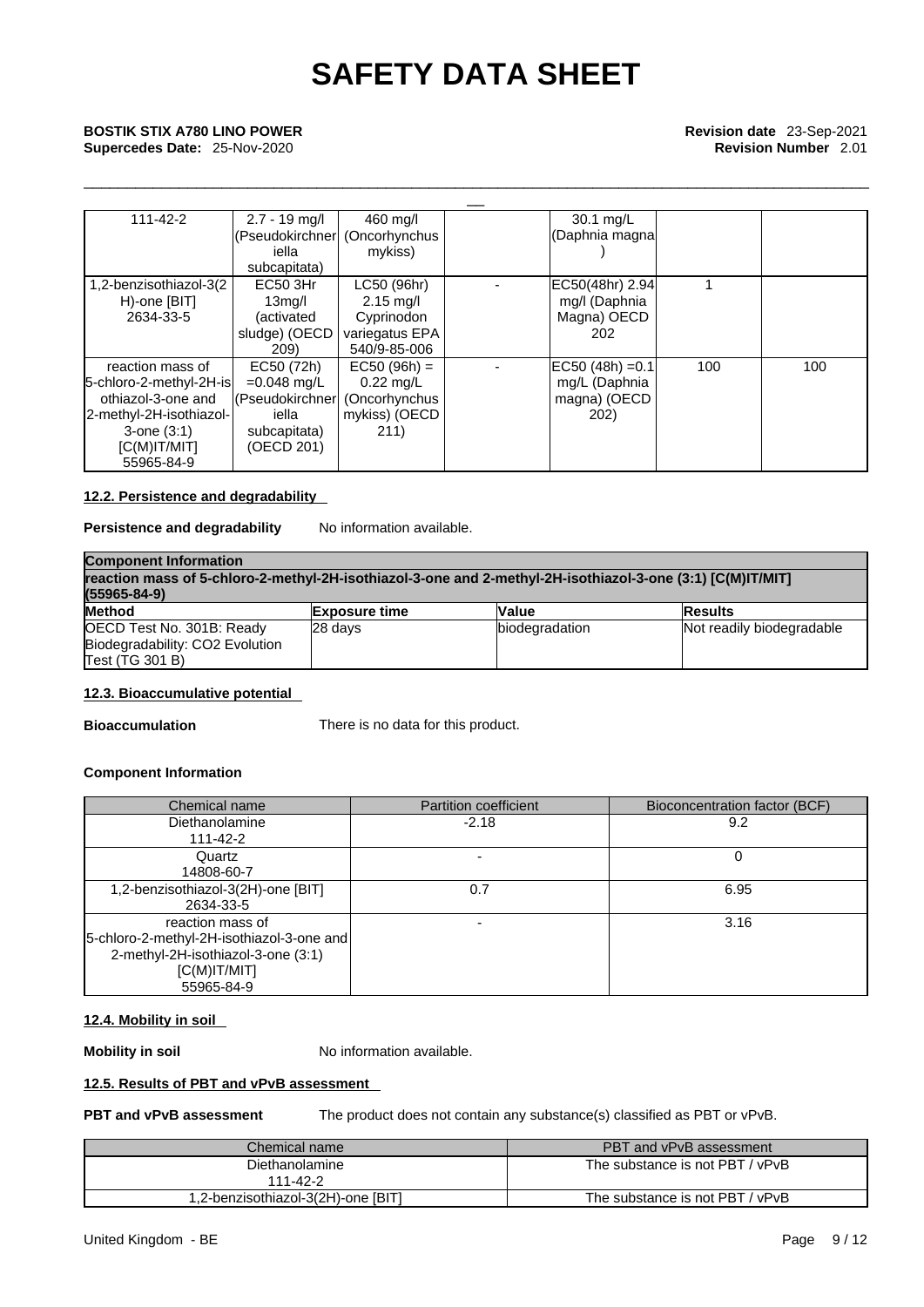| 2634-33-5                                                                                                                   |                                 |
|-----------------------------------------------------------------------------------------------------------------------------|---------------------------------|
| reaction mass of 5-chloro-2-methyl-2H-isothiazol-3-one and<br>2-methyl-2H-isothiazol-3-one (3:1) [C(M)IT/MIT]<br>55965-84-9 | The substance is not PBT / vPvB |

\_\_\_\_\_\_\_\_\_\_\_\_\_\_\_\_\_\_\_\_\_\_\_\_\_\_\_\_\_\_\_\_\_\_\_\_\_\_\_\_\_\_\_\_\_\_\_\_\_\_\_\_\_\_\_\_\_\_\_\_\_\_\_\_\_\_\_\_\_\_\_\_\_\_\_\_\_\_\_\_\_\_\_\_\_\_\_\_\_\_\_

# **12.6. Other adverse effects**

**Other adverse effects** No information available.

# **SECTION 13: Disposal considerations**

**SECTION 14: Transport information** 

# **13.1. Waste treatment methods**

| Waste from residues/unused<br>products | Dispose of in accordance with local regulations. Dispose of waste in accordance with<br>environmental legislation. |
|----------------------------------------|--------------------------------------------------------------------------------------------------------------------|
| Contaminated packaging                 | Do not reuse empty containers.                                                                                     |
| <b>Other information</b>               | Waste codes should be assigned by the user based on the application for which the<br>product was used.             |

# **Note: Note: Keep from freezing. Land transport (ADR/RID) 14.1 UN number or ID number** Not regulated<br>**14.2 Proper Shipping Name** Not regulated **14.2 Proper Shipping Name** Not regulated **14.3 Transport hazard class(es)** Not regulated **14.3 Transport hazard class(es)** Not regulated **14.4 Packing group 14.4 Packing group** Not regulated **14.5 Environmental hazards** Not applicable 14.6 Special Provisions None

## **IMDG**

**14.6 Special Provisions** 

| 14.1 UN number or ID number     | Not regulated                                                           |                |
|---------------------------------|-------------------------------------------------------------------------|----------------|
| 14.2 Proper Shipping Name       | Not regulated                                                           |                |
| 14.3 Transport hazard class(es) | Not regulated                                                           |                |
| 14.4 Packing group              | Not regulated                                                           |                |
| 14.5 Marine pollutant           | NP.                                                                     |                |
| <b>14.6 Special Provisions</b>  | None                                                                    |                |
|                                 | 14.7 Transport in bulk according to Annex II of MARPOL and the IBC Code | Not applicable |

| Air transport (ICAO-TI / IATA-DGR) |                                   |                |  |
|------------------------------------|-----------------------------------|----------------|--|
|                                    | 14.1 UN number or ID number       | Not regulated  |  |
|                                    | 14.2 Proper Shipping Name         | Not regulated  |  |
|                                    | 14.3 Transport hazard class(es)   | Not regulated  |  |
|                                    | 14.4 Packing group                | Not regulated  |  |
|                                    | <b>14.5 Environmental hazards</b> | Not applicable |  |
|                                    | <b>14.6 Special Provisions</b>    | None           |  |

# **Section 15: REGULATORY INFORMATION**

**15.1. Safety, health and environmental regulations/legislation specific for the substance or mixture**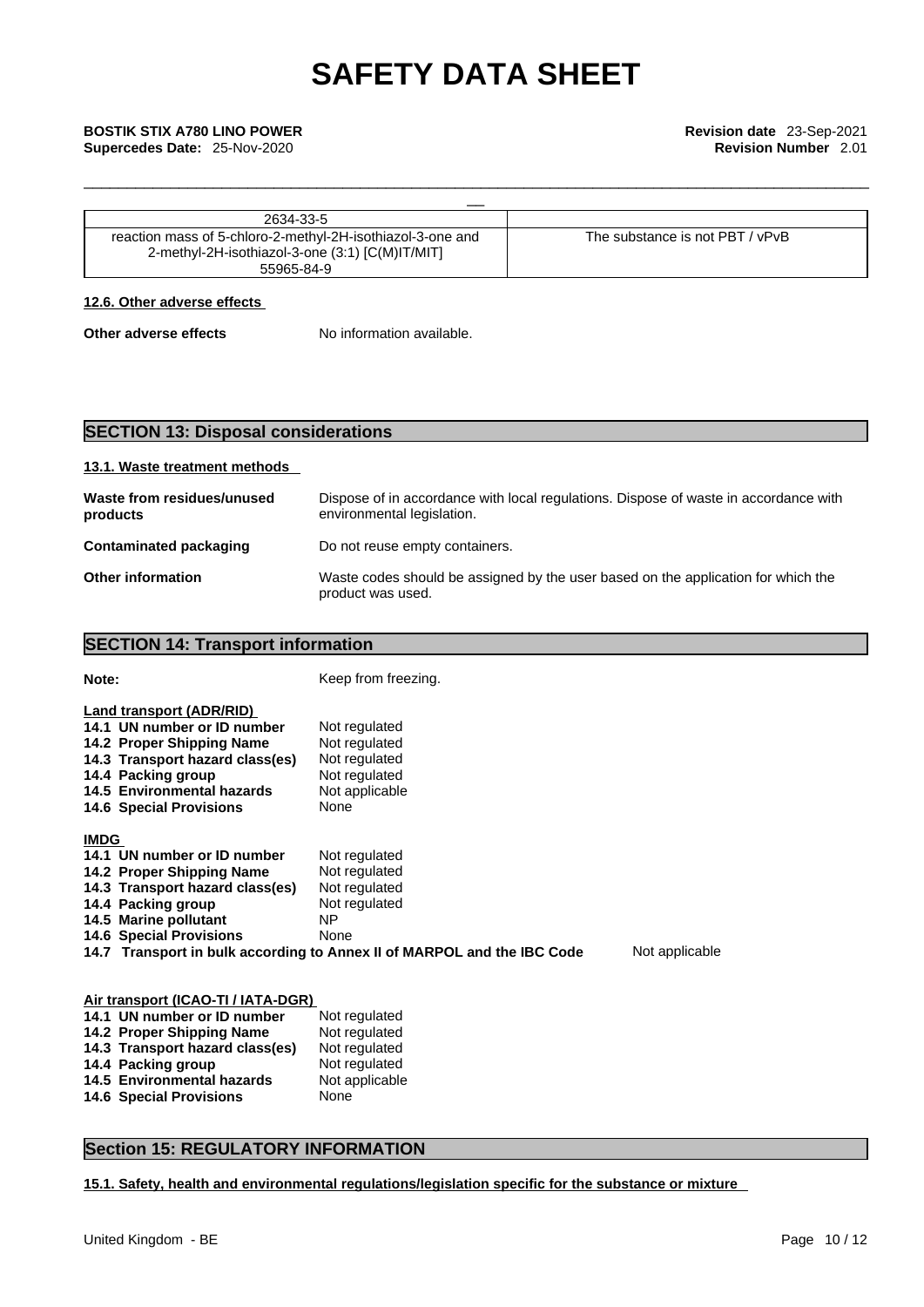**Supercedes Date:** 25-Nov-2020 **Revision Number** 2.01

### **European Union**

Take note of Directive 98/24/EC on the protection of the health and safety of workers from the risks related to chemical agents at work

\_\_\_\_\_\_\_\_\_\_\_\_\_\_\_\_\_\_\_\_\_\_\_\_\_\_\_\_\_\_\_\_\_\_\_\_\_\_\_\_\_\_\_\_\_\_\_\_\_\_\_\_\_\_\_\_\_\_\_\_\_\_\_\_\_\_\_\_\_\_\_\_\_\_\_\_\_\_\_\_\_\_\_\_\_\_\_\_\_\_\_

Check whether measures in accordance with Directive 94/33/EC for the protection of young people at work must be taken.

Take note of Directive 92/85/EC on the protection of pregnant and breastfeeding women at work

## **Registration, Evaluation, Authorization, and Restriction of Chemicals (REACh) Regulation (EC 1907/2006)**

### **SVHC: Substances of Very High Concern for Authorisation:**

This product does not contain candidate substances of very high concern at a concentration >=0.1% (Regulation (EC) No. 1907/2006 (REACH), Article 59)

### **EU-REACH (1907/2006) - Annex XVII - Substances subject to Restriction**

This product does not contain substances subject to restriction (Regulation (EC) No. 1907/2006 (REACH), Annex XVII).

### **Substance subject to authorisation per REACH Annex XIV**

This product does not contain substances subject to authorisation (Regulation (EC) No. 1907/2006 (REACH), Annex XIV)

### **Biocidal Products Regulation (EU) No 528/2012 (BPR)**

Contains a biocide : Contains C(M)IT/MIT (3:1). May produce an allergic reaction

**Ozone-depleting substances (ODS) regulation (EC) 1005/2009** Not applicable

## **Persistent Organic Pollutants**

Not applicable

## **National regulations**

### **15.2. Chemical safety assessment**

Chemical Safety Assessments have been carried out by the Reach registrants for substances registered at >10 tpa. No Chemical Safety Assessment has been carried out for this mixture

# **SECTION 16: Other information**

## **Key or legend to abbreviations and acronyms used in the safety data sheet**

## **Full text of H-Statements referred to under section 3**

H301 - Toxic if swallowed

- H302 Harmful if swallowed
- H310 Fatal in contact with skin
- H314 Causes severe skin burns and eye damage
- H315 Causes skin irritation
- H317 May cause an allergic skin reaction H318 - Causes serious eye damage
- H330 Fatal if inhaled

H361fd - Suspected of damaging fertility. Suspected of damaging the unborn child

H373 - May cause damage to organs through prolonged or repeated exposure